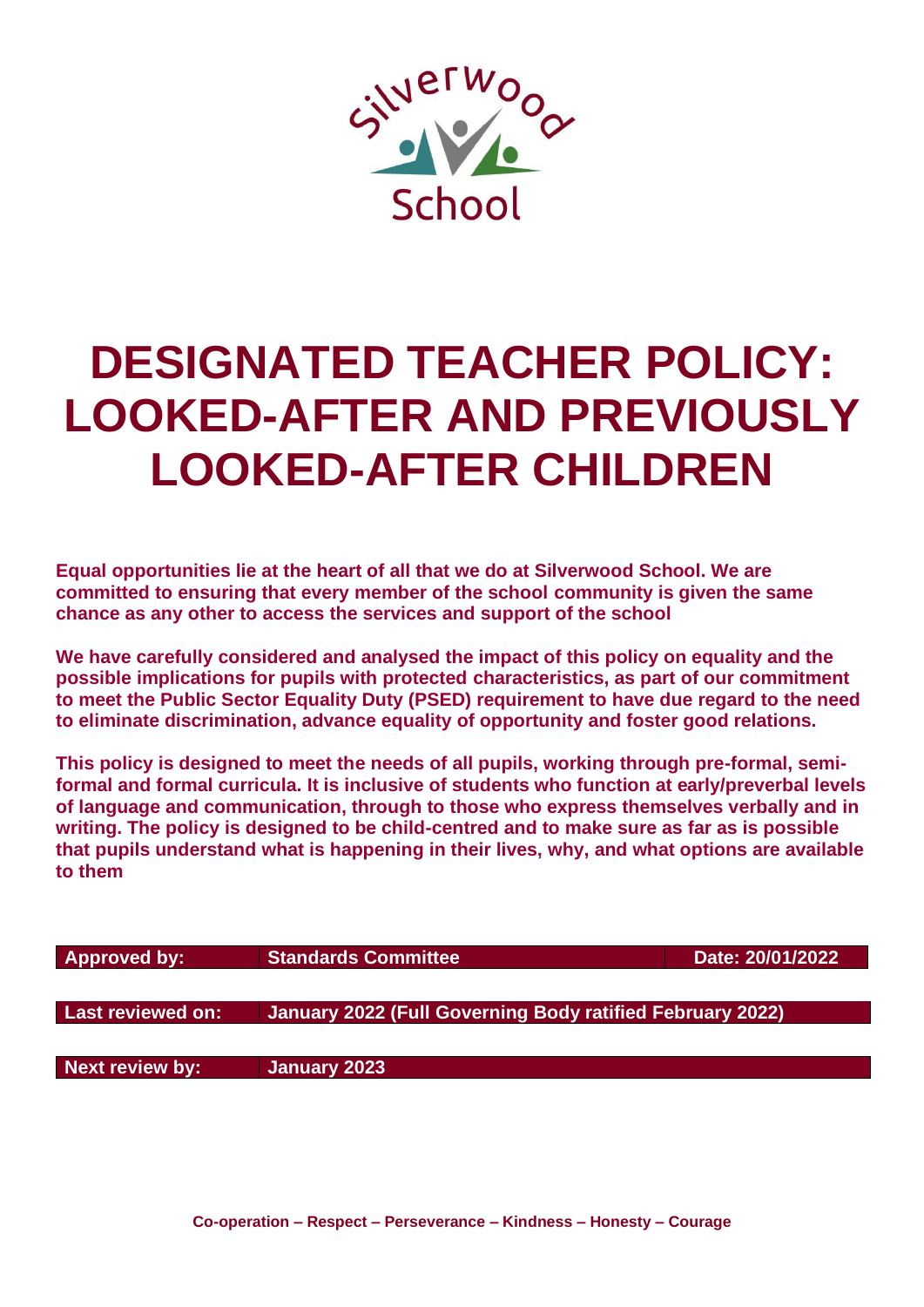# **1. Aims**

The school will ensure that:

- A suitable member of staff is appointed as the designated teacher for looked-after and previously looked-after children.
- The designated teacher promotes the educational achievement of looked-after and previously lookedafter children, and supports other staff members to do this across the 3 sites of Silverwood School.
- Staff, parents, carers and guardians are aware of the identity of the designated teacher, how to contact them and what they are responsible for.

## **2. Legislation and statutory guidance**

This policy is based on the Department for Education's statutory guidance on the designated teacher for looked-after and previously looked-after children.

It also takes into account section 20 and section 20A of the Child and Young Persons Act 2008.

# **3. Definitions**

**Looked-after children** are registered pupils that are:

- In the care of a local authority, or
- Provided with accommodation by a local authority in the exercise of its social services functions, for a continuous period of more than 24 hours

• **Previously looked-after children** are registered pupils that fall into either of these categories:

- They were looked after by a local authority but ceased to be as a result of any of the following:
	- A child arrangements order, which includes arrangements relating to who the child lives with and when they are to live with them
	- A special guardianship order An adoption order
- They appear to the governing board to have:
	- Been in state care in a place outside of England and Wales because they would not have otherwise been cared for adequately, and order
	- Ceased to be in that state care as a result of being adopted order

**Personal education plan (PEP)** is part of a looked-after child's care plan that is developed with the school. It forms a record of what needs to happen and who will make it happen to ensure the child reaches their full potential.

**Virtual school head (VSH)** is a local authority officer responsible for promoting the educational achievement of their authority's looked-after children, working across schools to monitor and support these pupils as if they were in a single school. The VSH is also responsible for providing information and advice to schools, parents and guardians in respect of previously looked-after children.

## **4. Identity of our designated teacher**

Our designated teacher at Silverwood School is Beth Jones: bethjones@rowdeford.wilts.sch.uk 01380 850309

Our designated teacher takes lead responsibility for promoting the educational achievement of looked-after and previously looked-after children at our school. They are your initial point of contact for any of the matters set out in the section below.

The Silverwood Virtual Schools Officer (VSO) is Becky Green. Trowbridge and Chippenham currently have their own identified VSO.

## **5. Role of the designated teacher**

5.1 Leadership responsibilities

The designated teacher will: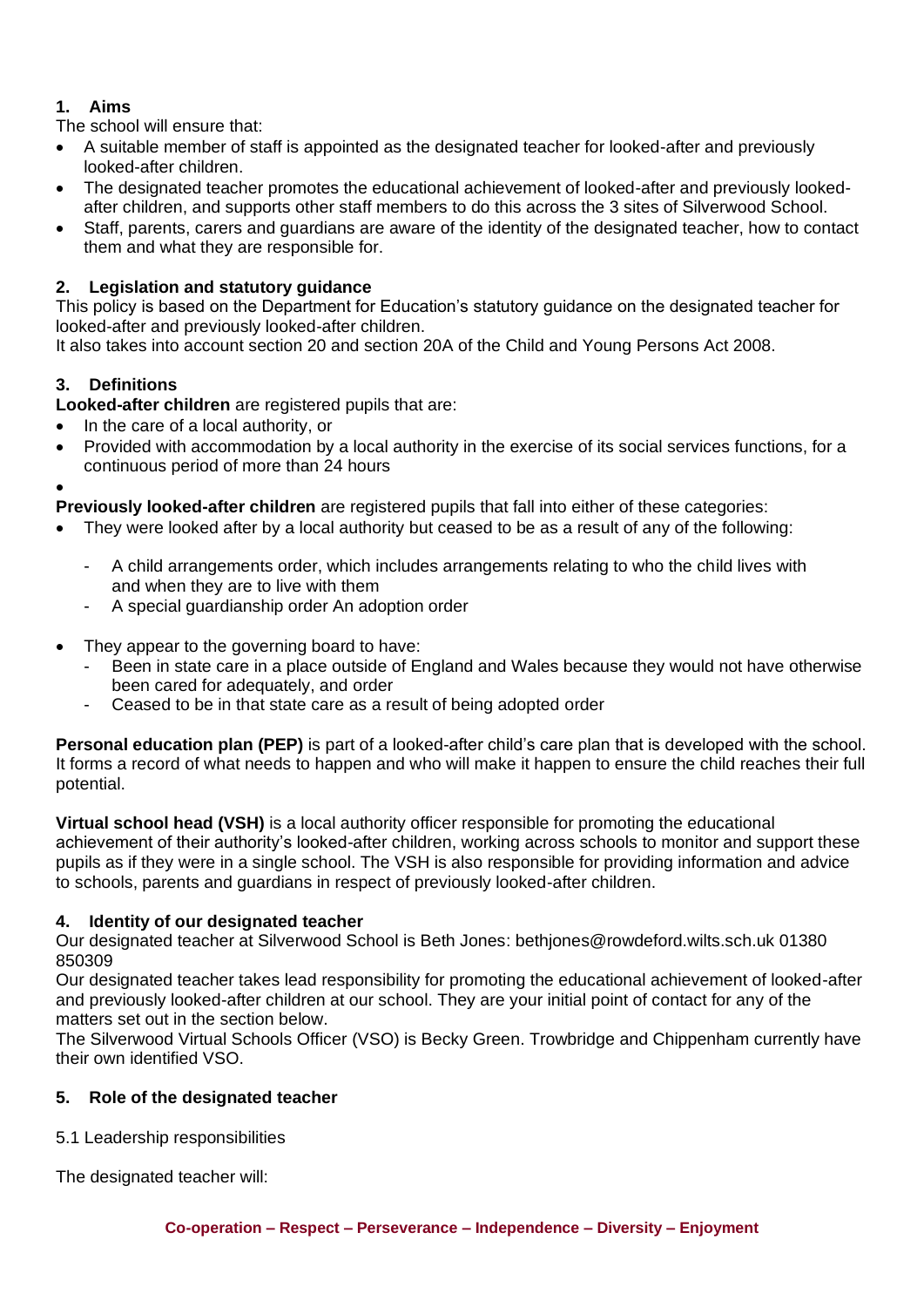- Act as a central point of initial contact within the school for any matters involving looked-after and previously looked-after children
- Report twice a year to the Governing board
	- Promote the educational achievement of every looked-after and previously looked-after child on roll by: o Working with VSHs
		- o Promoting a whole school culture where the needs of these pupils matter and are prioritised
		- Take lead responsibility for ensuring school staff understand:
		- o The things which can affect how looked-after and previously looked-after children learn and achieve
		- o How the whole school supports the educational achievement of these pupils
		- Contribute to the development and review of whole school policies to ensure they consider the needs of looked-after and previously looked-after children
		- Promote a culture in which looked-after and previously looked-after children are encouraged and supported to engage with their education and other school activities
- Act as a source of advice for teachers about working with looked-after and previously looked-after children
- Work directly with looked-after and previously looked-after children and their carers, parents and guardians to promote good home-school links, support progress and encourage high aspirations
- Have lead responsibility for the development and implementation of looked-after children's PEPs
- Work closely with the school's designated safeguarding lead to ensure that any safeguarding concerns regarding looked-after and previously looked-after children are quickly and effectively responded to
- Involve parents and guardians of previously looked-after children in decisions affecting their child's education

#### 5.2 Supporting looked-after children

The designated teacher will:

- Make sure looked-after children's PEPs meet their needs by working closely with other teachers to assess each child's specific educational needs
- Have overall responsibility for leading the process of target-setting in PEPs
- Monitor and track how looked-after children's attainment progresses under their PEPs
- If a child is not on track to meet their targets, be instrumental in agreeing the best way forward with them in order to make progress, and ensure that this is reflected in their PEP
- Ensure the identified actions of PEPs are put in place
- During the development and review of PEPs, help the school and relevant local authority decide what arrangements work best for pupils
- Ensure that:

 $\circ$  A looked-after child's PEP is reviewed before the statutory review of their care plan – this includes making sure the PEP is up to date and contains any new information since the last PEP review, including whether agreed provision is being delivered

- o PEPs are clear about what has or has not been taken forward, noting what resources may be required to further support the child and from where these may be sourced
- o The updated PEP is passed to the child's social worker and VSH ahead of the statutory review of their care plan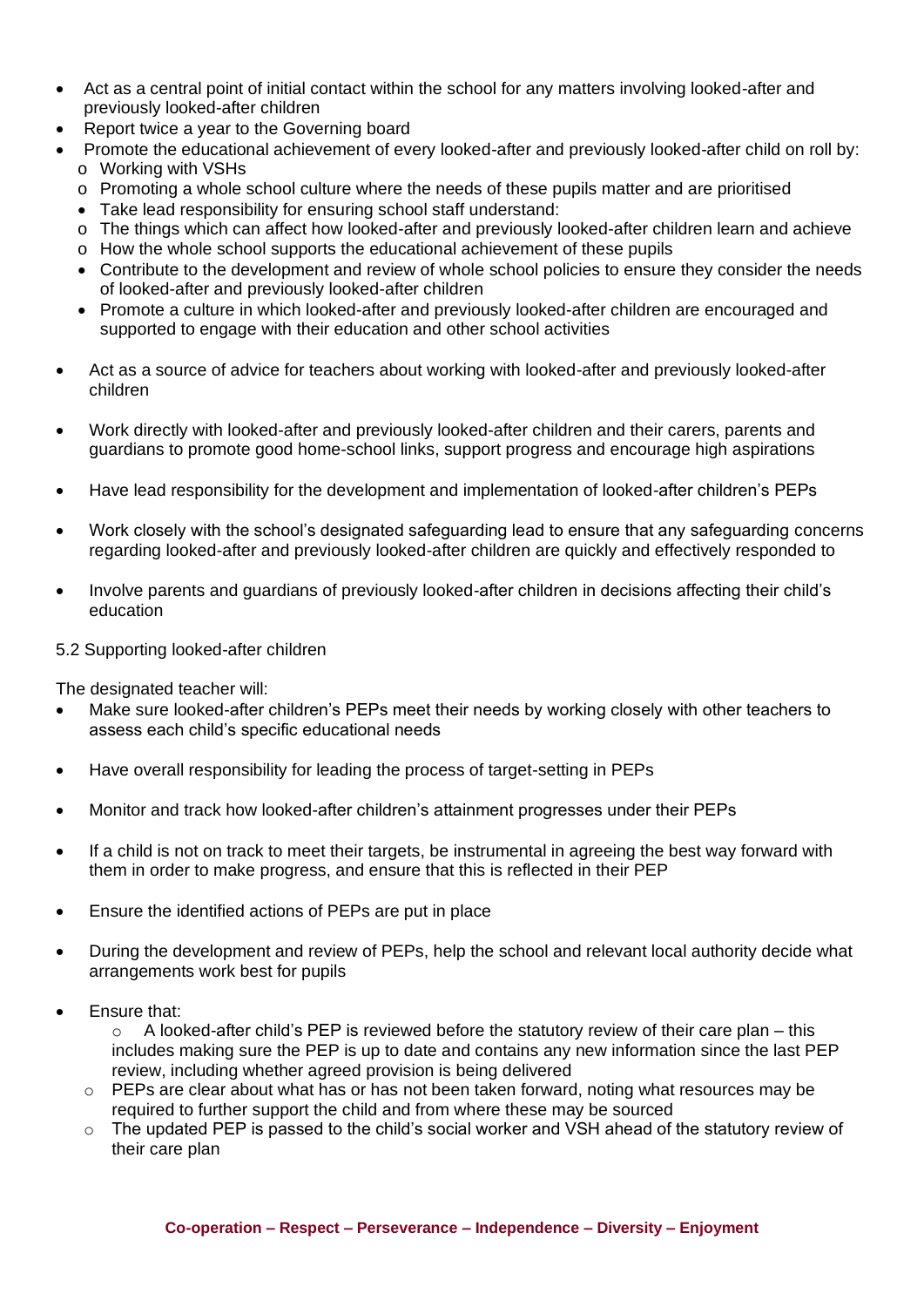- Transfer a looked-after child's PEP to their next school or college, making sure it is up to date and that the local authority responsible for looking after them has the most recent version
- Be an advocate at all times for looked after children

5.3 Supporting both looked-after children and previously looked-after children

The designated teacher will:

- Ensure the specific needs of looked-after and previously looked-after children are understood by staff and reflected in how the school uses pupil premium funding
- Work with VSHs to agree how pupil premium funding for looked-after children can most effectively be used to improve their attainment
- Help raise the awareness of parents and guardians of previously looked-after children about pupil premium funding and other support for these children
- Play a key part in decisions on how pupil premium funding is used to support previously looked-after children
- Encourage parents' and guardians' involvement in deciding how pupil premium funding is used to support their child, and be the main contact for queries about its use
- Ensure teachers have awareness and understanding of the specific needs of looked-after and previously looked-after children in areas like attendance, homework, behaviour and future career planning
- Be aware of the special educational needs (SEN) of looked-after and previously looked-after children, and make sure teachers also have awareness and understanding of this
- Ensure the SEND code of practice, as it relates to looked-after children, is followed
- Make sure PEPs work in harmony with the pupil's education, health and care plan (EHCPs)
- Ensure that, with the help of VSHs, they have the skills to identify SENd issues in looked-after and previously looked-after children, and know how to access further assessment and support where necessary
- Ensure that they and other staff can identify signs of potential mental health issues in looked-after and previously looked-after children and understand where the school can draw on specialist services
- Put in place robust arrangements to capture the strengths and difficulties for looked-after children, this may take the format of SDQs or other appropriate capturing tools and use the results to inform PEPs
- Put in place mechanisms for understanding the emotional and behavioural needs of previously lookedafter children
- 5.4 Relationships beyond the school

The designated teacher will:

• Proactively engage with social workers and other professionals to enable the school to respond effectively to the needs of looked-after and previously looked-after children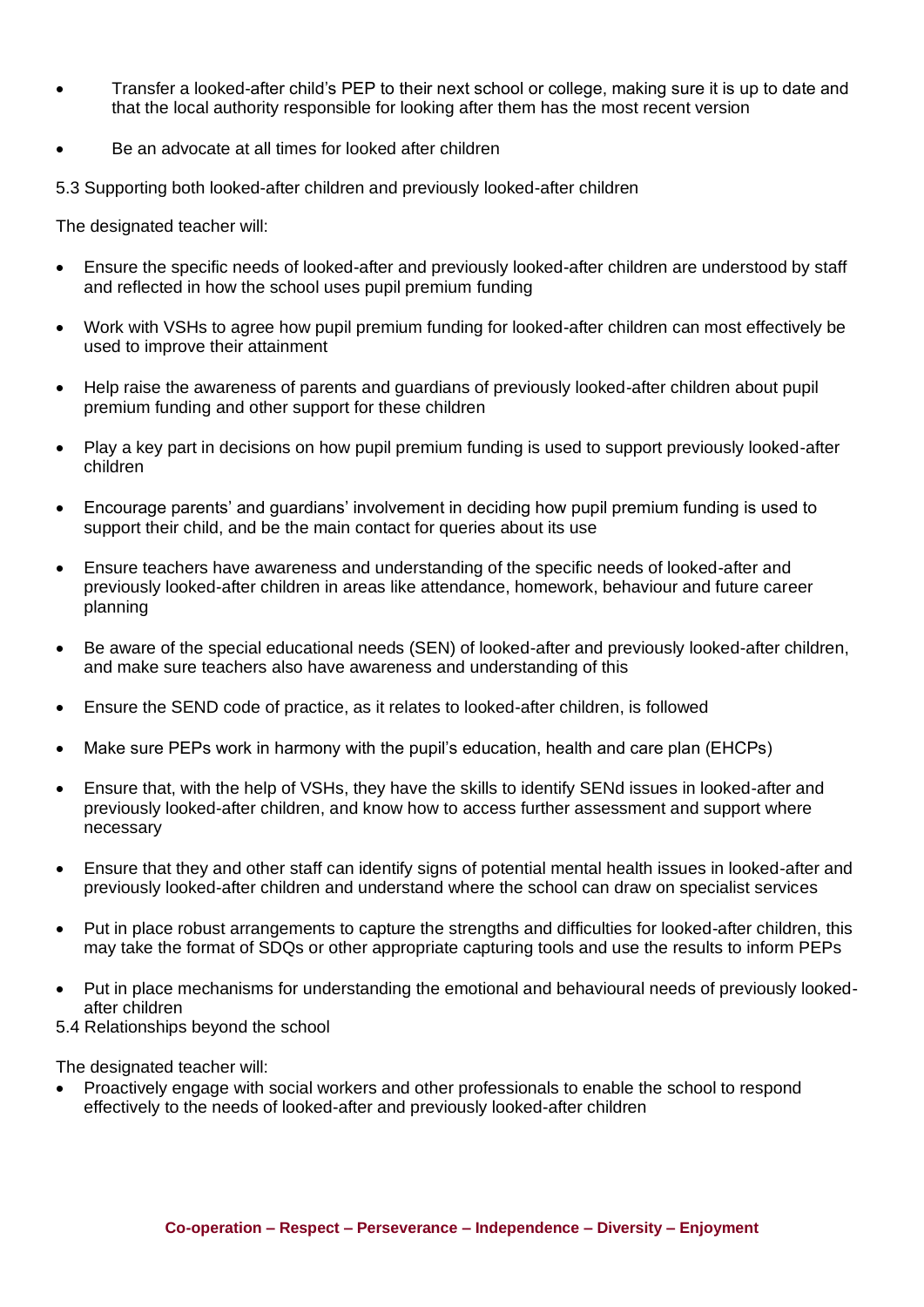- Discuss with social workers how the school should engage with birth parents, and ensure the school is clear about who has parental responsibility and what information can be shared with whom
- Be open and accessible to parents and guardians of previously looked-after children and encourage them to be actively involved in their children's education
- Proactively build relationships with local authority professionals, such as VSHs and SEN departments Consider how the school works with others outside of the school to maximise the stability of education for looked-after children, such as:
	- $\circ$  Finding ways of making sure the latest information about educational progress is available to contribute to the statutory review of care plans
	- o Ensuring mechanisms are in place to inform VSHs when looked-after children are absent without authorisation and work with the responsible authority to take appropriate safeguarding action
	- o Talking to the child's social worker and/or other relevant parties in the local authority regarding any decisions about changes in care placements which will disrupt the child's education, providing advice about the likely impact and what the local authority should do to minimise disruption
	- $\circ$  Making sure that, if a looked-after child moves school, their new designated teacher receives any information needed to help the transition process
- Seek advice from VSHs about meeting the needs of individual previously looked-after children, but only with the agreement of their parents or guardians
- Make sure that for each looked-after child:
	- $\circ$  There's an agreed process for how the school works in partnership with the child's carer and other professionals, such as their social worker, in order to review and develop educational progress
	- $\circ$  School policies are communicated to their carer and social worker and, where appropriate, birth parents
	- $\circ$  Teachers know the most appropriate person to contact where necessary, such as who has the authority to sign permission slips
- Where a looked-after child is at risk of exclusion:
	- $\circ$  Contact the VSH as soon as possible so they can help the school decide how to support the child to improve their behaviour and avoid exclusion becoming necessary
	- $\circ$  Working with the VSH and child's carers, consider what additional assessment and support needs to be put in place to address the causes of the child's behaviour
	- $\circ$  Where a previously looked-after child is at risk of exclusion, talk to the child's parents or guardians before seeking advice from the VSH on avoiding exclusion

#### **6. Monitoring arrangements**

This policy will be reviewed annually by the ELT. At every review, it will be approved by the full governing board. The Designated teacher will report to Governors twice yearly.